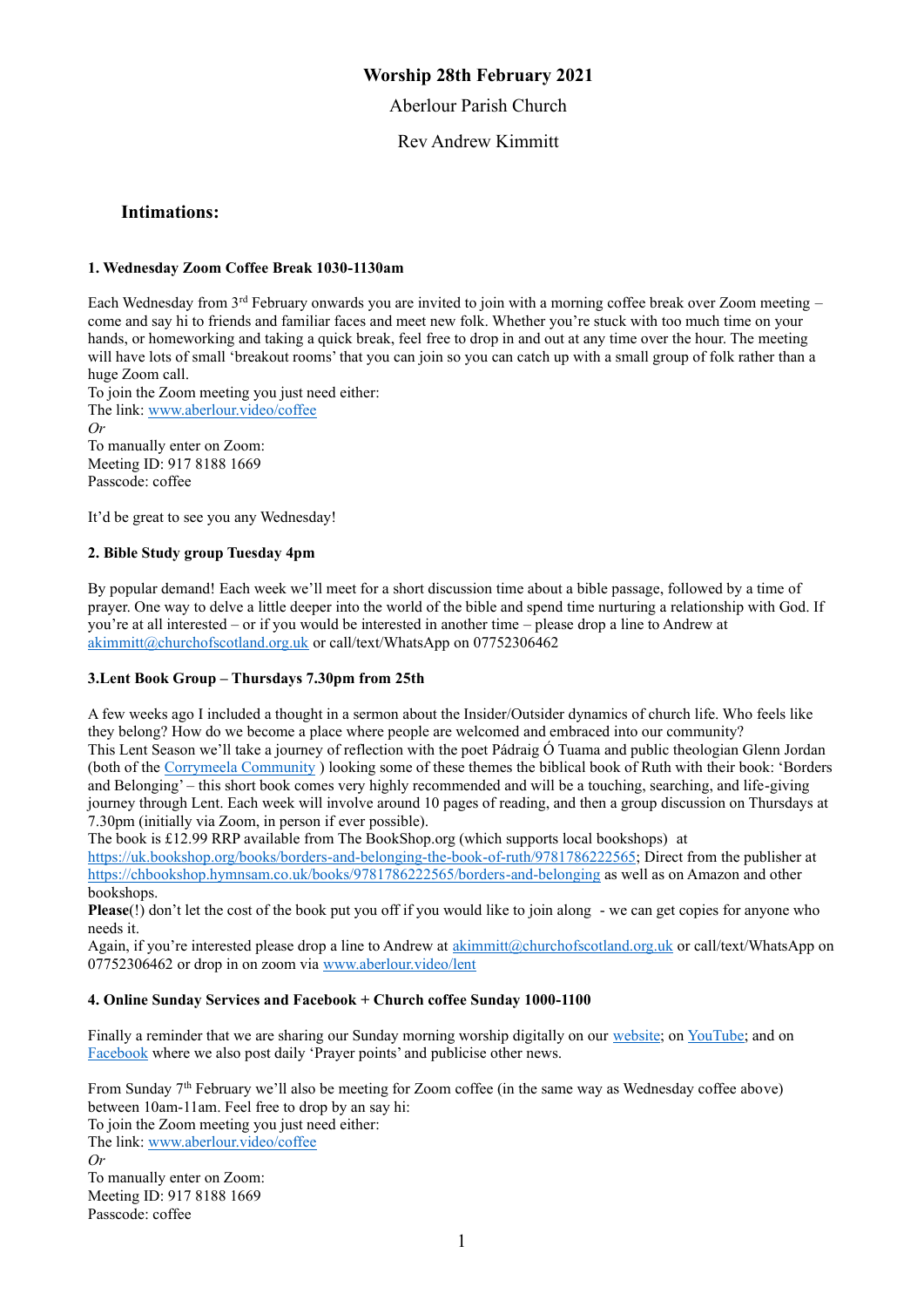# **Call to Worship**

Holy One, we gather this day and come as we are with our repenting hearts, with our persistent dreaming. Accept all we bring before you today, accept our worship we pray

# **Prayer**

God our God,

Throughout time and history, from Your eternal glory You have called through the clamour of a creation too often too busy for you You have called individuals Prophets and Kings, and women of wisdom You have called communities, families, and towns, and nations, and today your call is to everyone, the world over that they might come to you, and might know your love.

And so we have come. Come this Sunday morning, come as a community of your people, gathered as your body, Christ's church.

And each of us have come from different contexts, from different lives, with different joys and troubles, with differing aches and strains, Yet we all come – in need of your healing love.

So heal us Lord

Heal us from the wounds we carry daily from the weights of daily living – the endless to-do lists, and the stresses of the week. Heal us from our worries and anxieties. let us find in you a time to be still, to breathe afresh, and to find peace.

"Come to me all who are heavy leaden, I will give you rest"

Heal us from the wounds of our strained relationships; release us from words said that cloy to minds, spinning around on repeat, pulling us down, ease our pent-up frustration, our hurt and our anger it is weight we need carry no longer| and is a risk only to ourselves, and those to whom it might spill out, misdirected break bonds of hate and apathy, replace them with relationships definted by love.

"Come to me all who are heavy laden, I will you rest"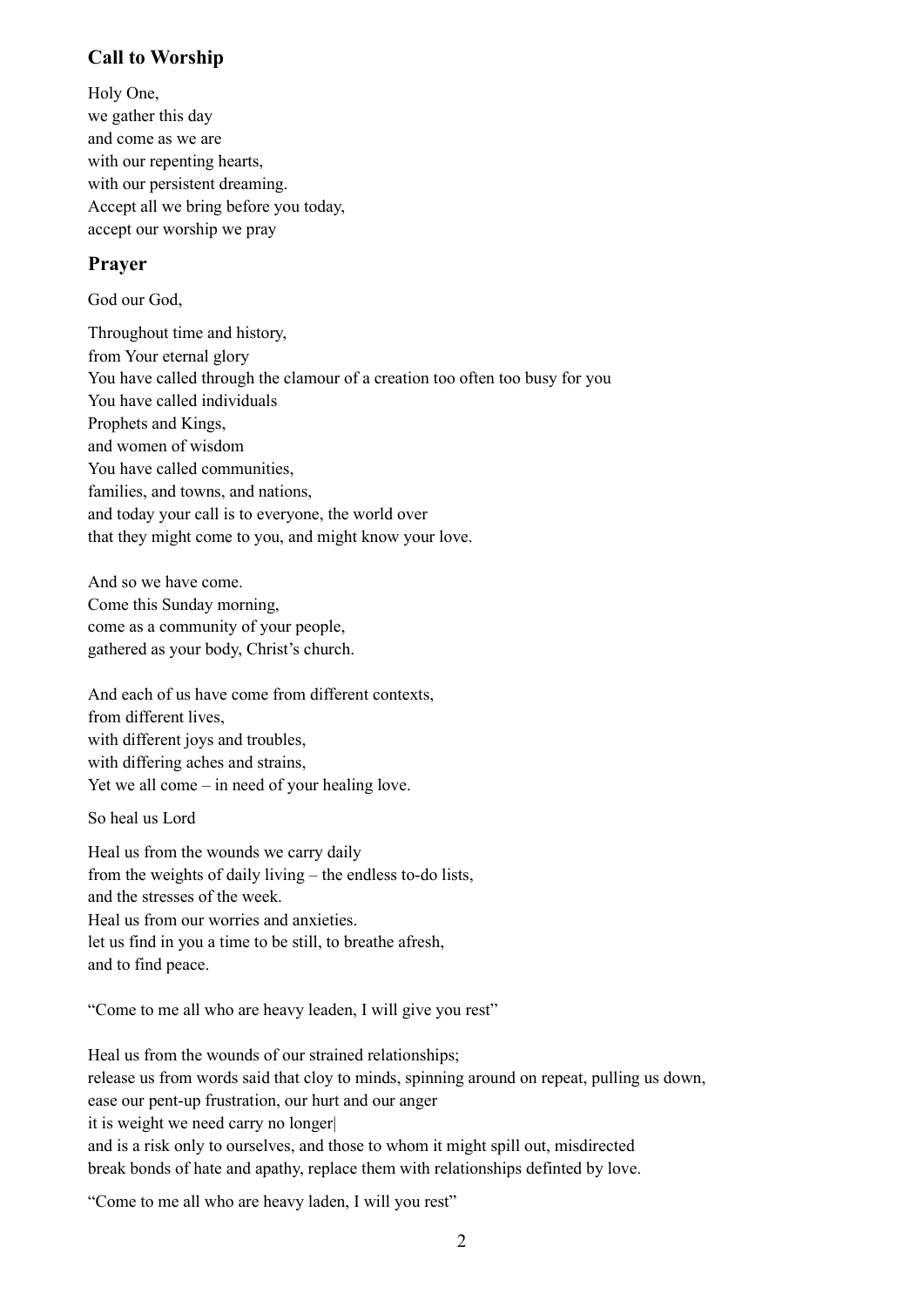Heal us from the wounds of our sin, When we ought to have lived as those worthy to be called your children, we confess we have not. In the process, we have hurt others, or neglected to love fully, and we have hurt ourselves, and failed to see ourselves with the love you show us. Heal us, that we might grow in your love, that we might be made in nearer likeness to Christ, that we might be claimed as your redeemed children.

"Come to me all who are heavy laden, I will you rest"

So we pray, asking your Spirit will be with us as we worship together, that our days might be blessed, and we know more deeply Christ who taught us all to pray together saying:

Our Father who art in heaven, Hallowed be thy name, Thy kingdom come, thy will be done on earth as it is heaven, Give us this day our daily bread, and forgive us our debts as we forgive our debtors, and lead us not into temptation, but deliver us from evil, for thine is the Kingdom, the power and the glory, forever. Amen.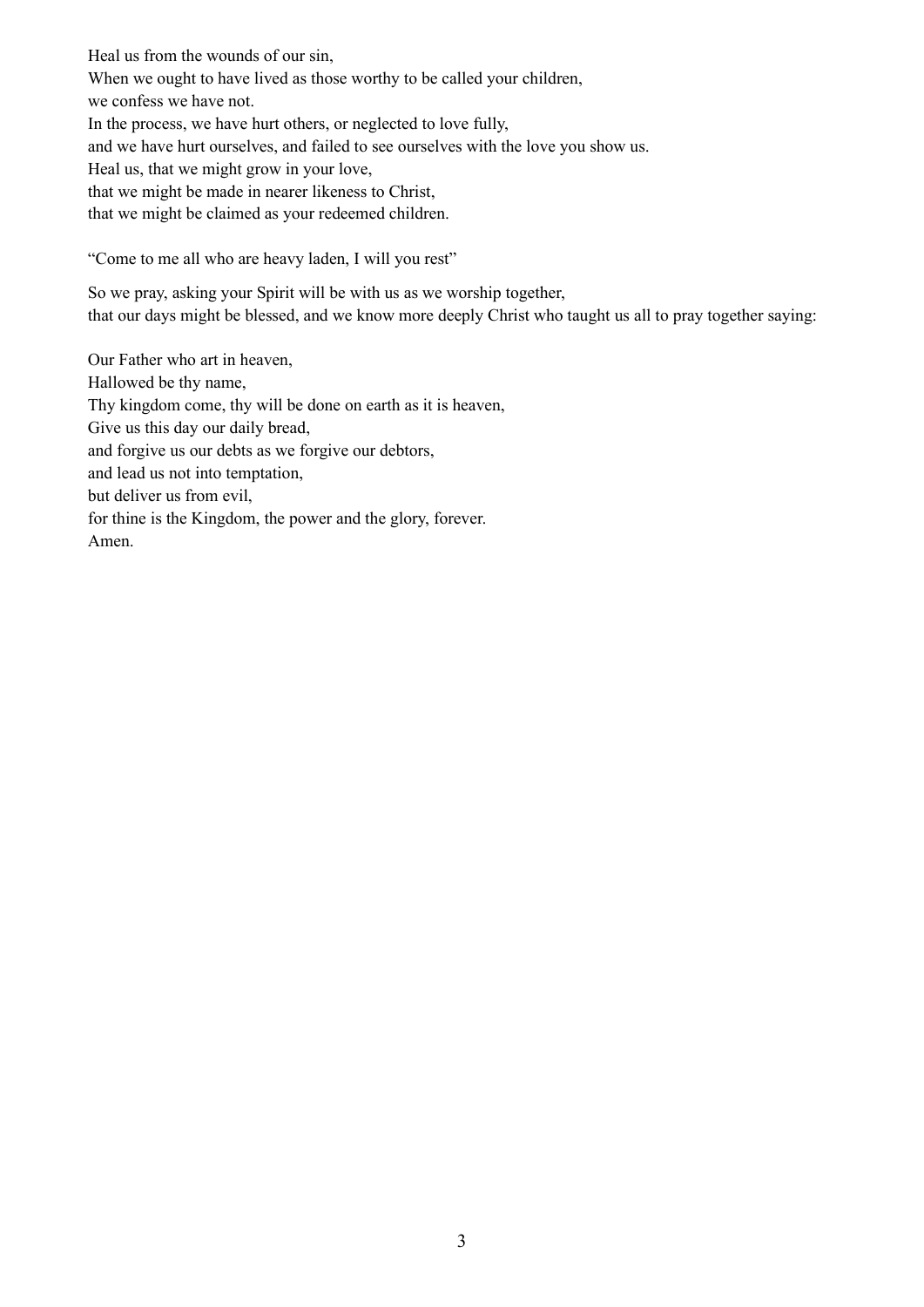## **Hymn**

PSALM 122 1 I rejoiced when I heard them say : 'Let us go to the house of God.' And now our feet are standing in your gates, O Jerusalem ! *Shalom, shalom, the peace of God be here. Shalom, shalom, God's justice be ever near.*

- 2 Like a temple of unity is the city, Jerusalem. It is there all tribes will gather, all the tribes of the house of God.
- 3 It is faithful to Israel's law, there to praise the name of God. All the judgement seats of David were set down in Jerusalem.
- 4 For the peace of all nations, pray : for God's peace within your homes. May God's lasting peace surround us ; may it dwell in Jerusalem.
- 5 For the love of my friends and kin I will bless you with signs of peace. For the love of God's own people I will labour and pray for you.

Psalm 122 Bernadette Farrell (*b.*1957)

CCLI Licence No. 649173

## **Reading – Luke 13:1-9**

**13** At that very time there were some present who told him about the Galileans whose blood Pilate had mingled with their sacrifices. **<sup>2</sup>** He asked them, "Do you think that because these Galileans suffered in this way they were worse sinners than all other Galileans? **<sup>3</sup>** No, I tell you; but unless you repent, you will all perish as they did. **<sup>4</sup>** Or those eighteen who were killed when the tower of Siloam fell on them—do you think that they were worse offenders than all the others living in Jerusalem? **<sup>5</sup>** No, I tell you; but unless you repent, you will all perish just as they did."

**<sup>6</sup>** Then he told this parable: "A man had a fig tree planted in his vineyard; and he came looking for fruit on it and found none. **<sup>7</sup>** So he said to the gardener, 'See here! For three years I have come looking for fruit on this fig tree, and still I find none. Cut it down! Why should it be wasting the soil?' **<sup>8</sup>** He replied, 'Sir, let it alone for one more year, until I dig around it and put manure on it. **<sup>9</sup>** If it bears fruit next year, well and good; but if not, you can cut it down.'"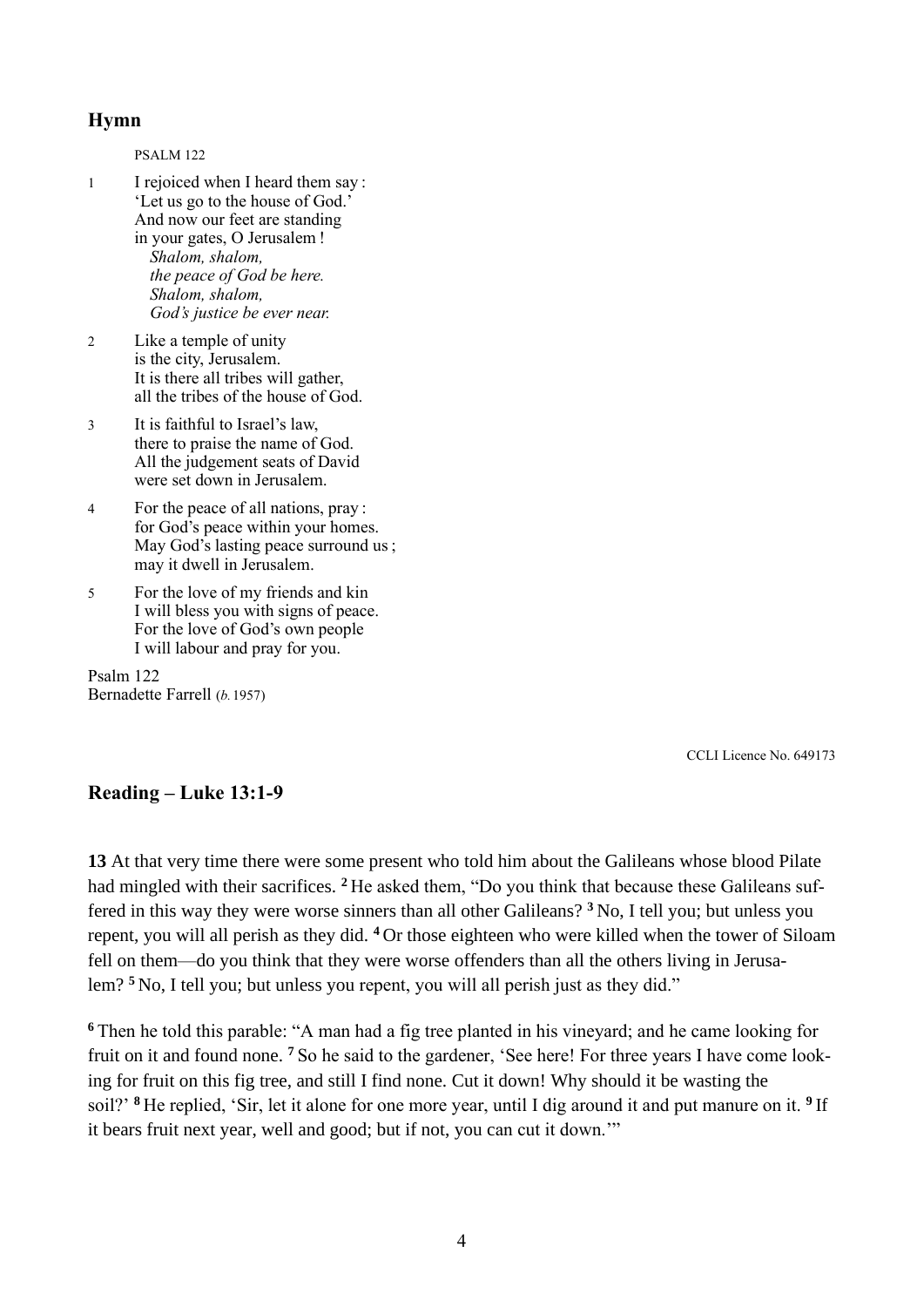# **Reflection**

We're all in the same boat – we're all in the same storm: freedom to the tarrying; challenge to the comfortable and complacent.

This reading has at its heart one of the biggest questions of life; one of the questions that can shake us, and which can overshadow our sense of faith and relationship with God completely.

Why do bad things happen to good people?

Some people tell Jesus about the violence that the Romans had perpetrated against some Galilean Jews. The cryptic phrase in the reading is 'the Galileans whose blood Pilate had mingled with their sacrifices' – a euphemism for Roman soldiers murdering Galilean Jews during their time of worship and offering before God. The question in the background is a version of 'Why would God let this happen to people only doing what is good and holy?'

Jesus seems to pick up an insinuation from them that perhaps the questioners thought these Galileans had done something to make them *deserve* their murder. WE know similar sorts of questions are asked of Jesus elsewhere in the gospels: there's the man who was blind from birth and Jesus was asked whether it was he or his parents who had sinned to cause it. Jesus, in that case, rebukes the question and states what ought to be obvious: neither. The man's condition was not a punishment for sin at all.

He does a similar thing here in this reading: the Galileans had done nothing to make them *deserve* the violence they experienced. Taking up what must have been another talked-about news item of the day, he says the same about the 18 people who were killed when the Tower of Siloam collapsed on them. Another catastrophe, this time of sheer chance and accident rather than violence.

Jesus is clear, and Christians need to be too: bad things don't come to anyone because they deserve it.

No rhyme or reason to these things – certainly not a divine one.

I think this point is really important to consider in the climate we've been living through in the last year. With Covid, so many people have died, so many people have been desperately unwell and survived, so many people had it 'relatively mildly' but live with long-term lingering symptoms. And it's been so clear that while there might be general trends to identify; in any given individual case there is no rhyme nor reason to how it unfolds. There are those amongst us who have followed the restrictions and advice in only the loosest sense, and been fine – either not catching it, or being asymptomatic. And there are people who have done *every little thing* by the book: the 20seconds, the mask, the sanitiser, the distancing and isolation, and who have still caught it. I know of a couple who lived in complete housebound isolation for 9 months, with he only contact being through socially distanced deliveries form a family member: who both contracted and died. Your heart breaks for the daughter whose care for her parents was the avenue for the lethal virus.

Stories like that have been terrifying us for a year now. And a year is too long for anyone to live in terror. So it's maybe natural that we cling to anything that might give us a sense of security, even if it's based on a fiction.

One such fiction is that people who have had the bad things happen to them must've done something to deserve it. A lapse in concentration, a reckless meeting, not staying the 2metres, or forgetting to wash hands that one time. The temptation is to pretend that tragedies are always preventable, and that therefore there is always a blame or a fault at the root of it all.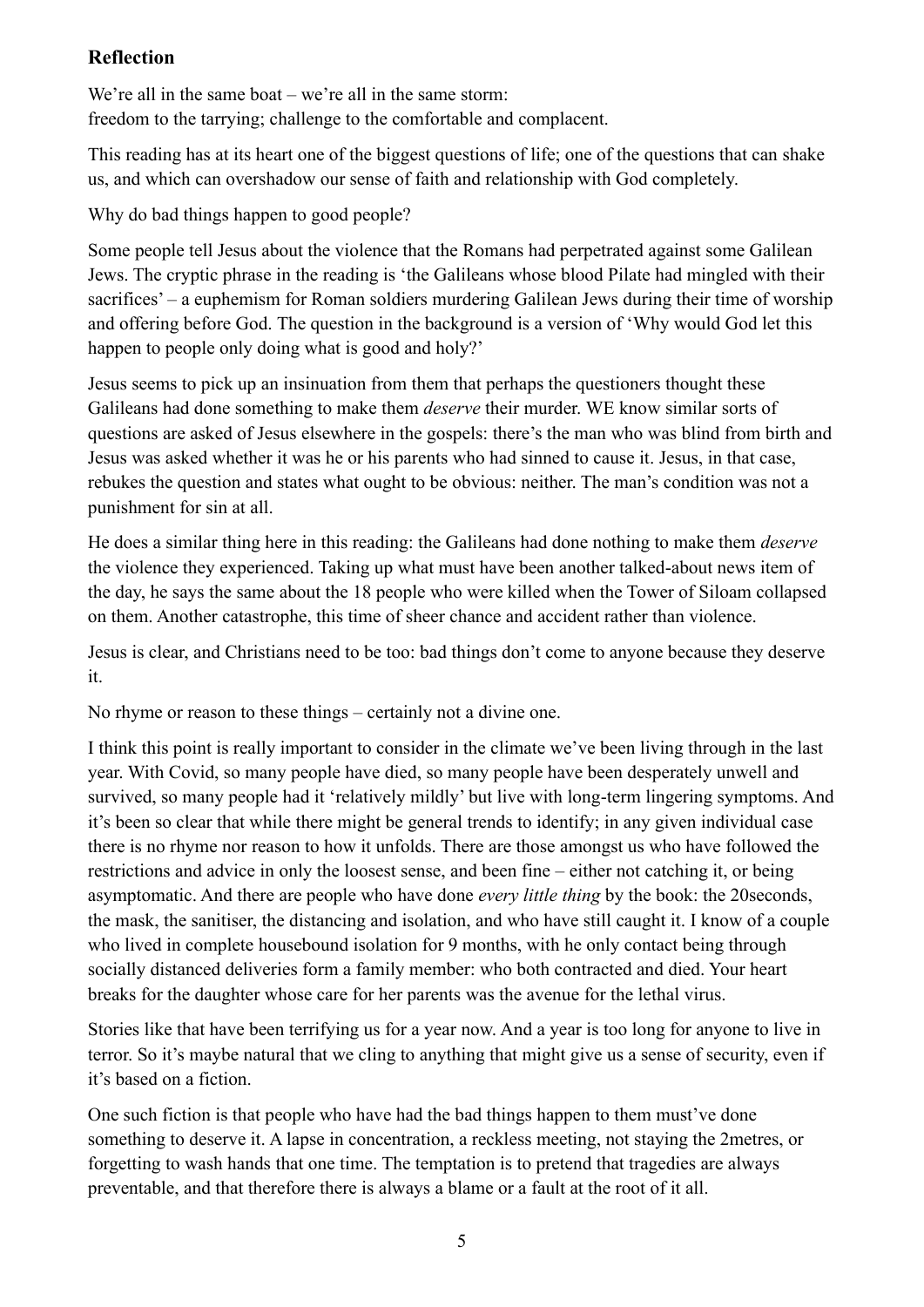Of course there are things we can do – in all walks of life – to reduce risk. And movements and legislation to make life safer, from seatbelts in cars to health&safety legislation at work, to the restrictions and guidelines for Covid, are literally life-saving measures.

Risk can and should be reduced. But if can never be eliminated.

So why do we so often cling to an idea that we deserve what we get? Some might call it karma, others a type of natural order, the justice of the universe. I think it's an attempt to give ourselves a false sense of security – that if we do everything right, the we'll be alright. But it's a lie. And if we project that lie onto others, and ever get even close to suggesting that those who are beset with struggles and tragedy are somehow to blame, then it becomes a deeply deeply damaging lie.

The truth, of course is – in one sense much scarier. Facing the reality of just how frail and vulnerable we are, how the line between our comfort and wellbeing and utter tragedy is much thinner than we'd like: that's the stuff existential crises are made of.

And yet it's the fact that so many people live with every day: the car journey that should never have ended in a crash; the rogue 1-in-a-million cancer cell cancer division and growth is too fast, and whose spread results in an eventual life-changing diagnosis; the normal day which is turned upside down by fire, flood, earthquake, hurricane.

Some of us know the shuddering, gut-twisting, all-consuming way such events crash into our life. For the rest of us, there are few words and no depth of love that we can adequately offer.

The fact of our life's fragility is universal. I said that in a sense, that is terrifying. But only in one sense.

There is another sense, from Jesus' words, that it ought to be universally comforting.

Jesus says in rebuke to those who come to him that we *all* must repent lest we perish. I've talked before about the true sense of that message – that where the word 'repent' has become, through frankly abusive preaching, involved with a threat of hellfire and damnation, what we should actually hear is a call to transformation, and a transformation shaped by a response to God's love and grace. God, in Christ, offers the free gift of life.

To the temptation towards existential terror we have to say – in the Words of Saint Paul - If God is for us, who can be against us?. While life might be fragile, while tragedy seems a fact of life: in the ultimate and heavenly sense, the sense that *really* and *eternally* matters, God is for us.

We have nothing to fear if the God is on our side. Also true in reverse: The lord is on our side; therefore we have nothing to fear. In Christ, God has determined to be 'on our side' once and for all. He is the human in which we find our own humanity; and as the human who is God's own beloved, we take up place as God's own beloved.

There is no rhyme or reason to the suffering of the world. Which is neither to downplay it, nor simply stoically to accept it: where lived are shattered and hearts are broken we are called to comfort, to pray, to lament and howl against human suffering. Like the gardener in the parable we must plead for the chance of flourishing life, and do whatever we can to preserve and nourish it. But we do so as the secondary caregiver: we do so in response and alongside the care of God; who in the ultimate sense – in this life and the next is the one who secures us and envelopes us in love so great that is goes beyond, way beyond, our understanding.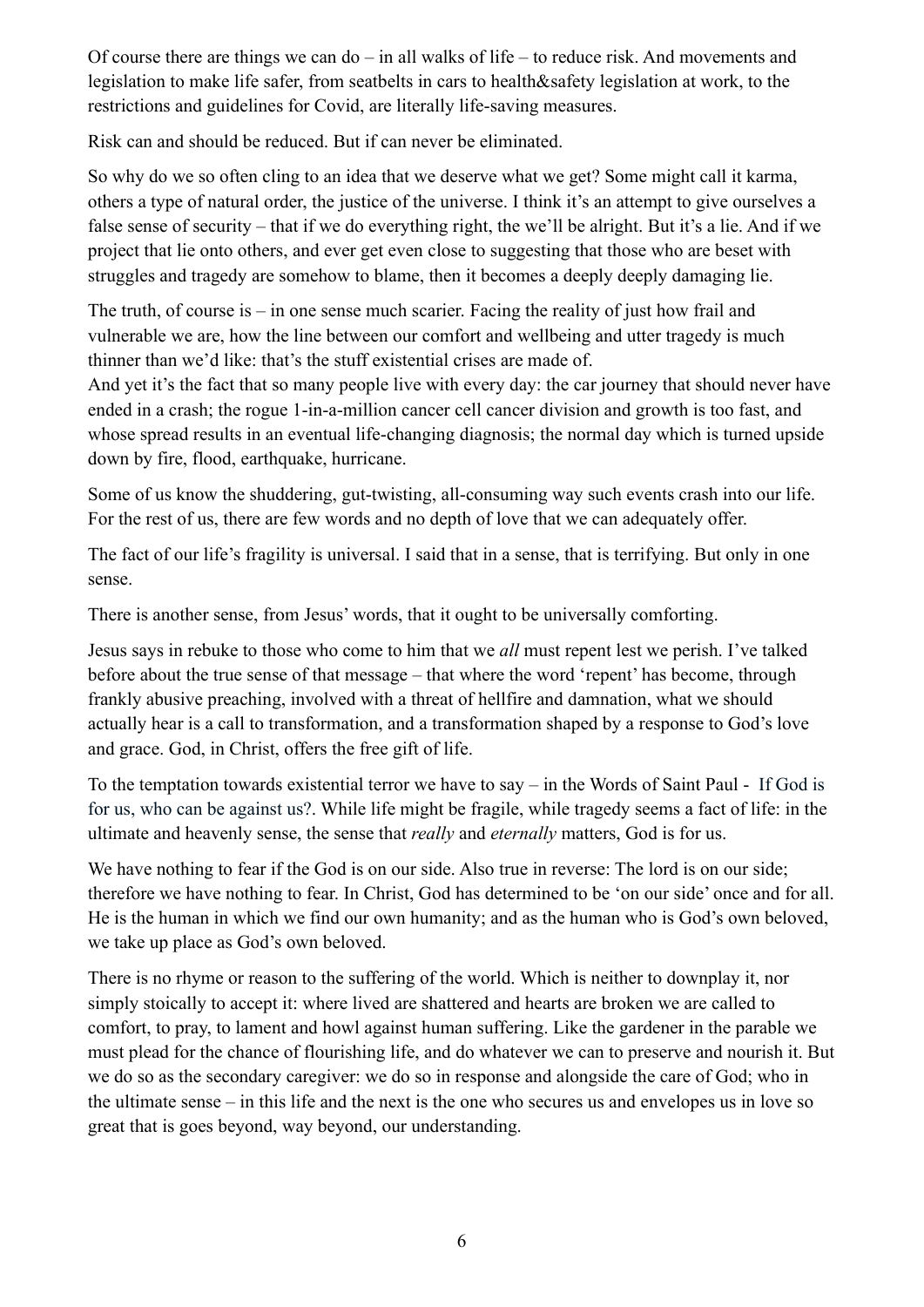# **Hymn**

1 How deep the Father's love for us How vast beyond all measure That He should give His only Son To make a wretch His treasure How great the pain of searing loss The Father turns His face away As wounds which mar the Chosen One Bring many sons to glory

2 Behold the Man upon a cross My sin upon His shoulders Ashamed I hear my mocking voice Call out among the scoffers It was my sin that held Him there Until it was accomplished His dying breath has brought me life I know that it is finished

3. I will not boast in anything No gifts no pow'r no wisdom But I will boast in Jesus Christ His death and resurrection Why should I gain from His reward I cannot give an answer But this I know with all my heart His wounds have paid my ransom

> CCLI Song # 1558110 Stuart Townend CCLI Licence No. 649173

# **Prayer**

Generous God,

This week we bring before you the pains of our world and our lives. We bring before you're the howls of injustice, the cries of anguish, and the despair of those with little hope.

As we pray now, bringing the generalities of situations all too common – we shall pause to bring silently to you, those specific situations which burden our hearts. You are, after all, not a God of Generalities, but the God of specific named people, beloved to you, and known by you with an intimacy beyond our understanding.

We pray for all people around the world in fear of such violence: acts of war and destruction committed in the midst of peaceful civilian lives. Where terror has a grip, where violence dominates, Lord bring justice, bring peace.

We pray for those who know the harshness of natural disaster; where lives are lost in unpredictable catastrophe. Where floods or drought ruin crops, where there will be no bountiful harvest this year; we pray for generosity and provision for all your people.

We pray for those who are of poor health. We pray for those known to us, where poor health prevents full living; where pain is a daily reality; where frailty causes bodies to falter. Lord, give healing, give comfort, give perseverance.